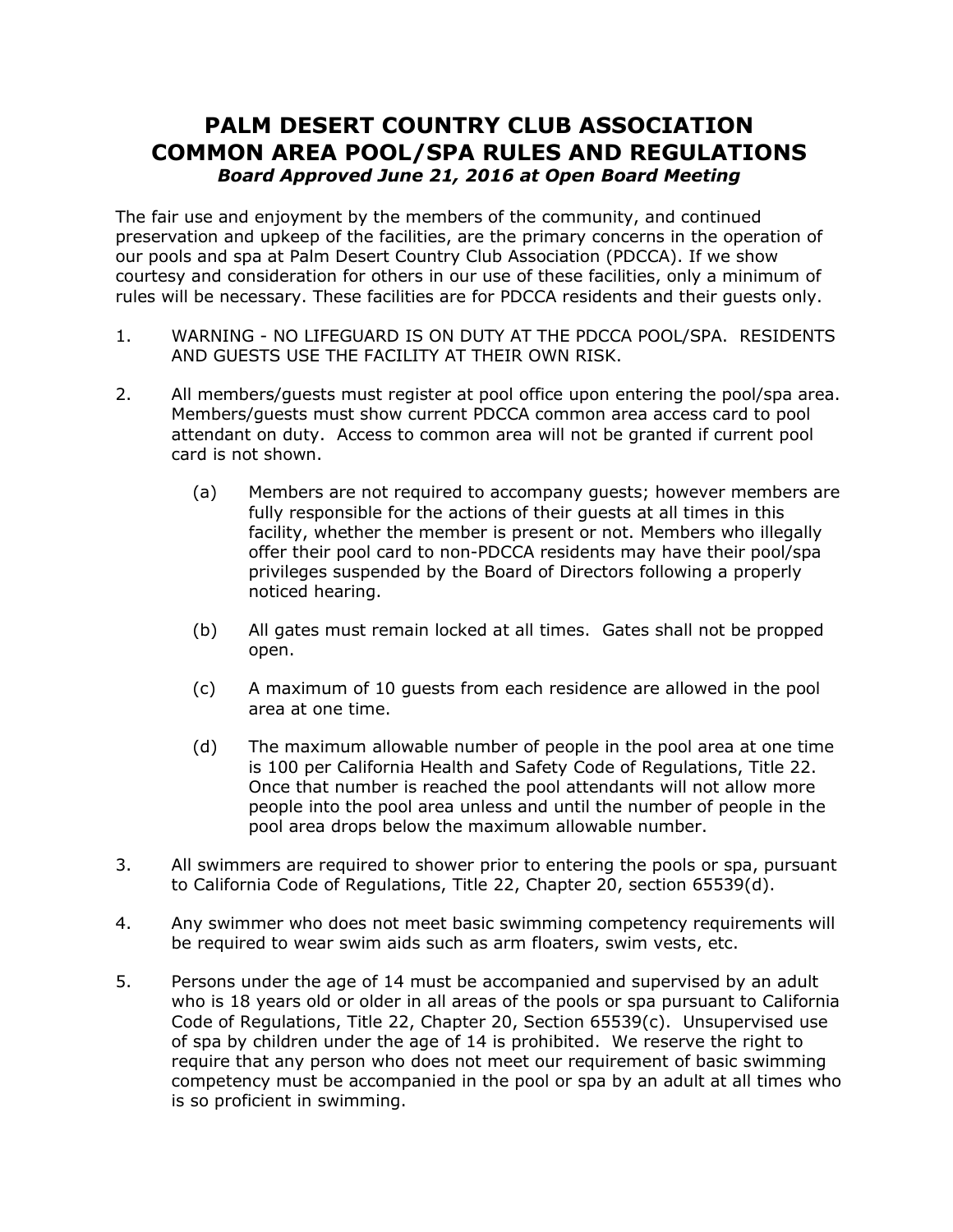- 6. Appropriate attire/swim wear is required in the pool/spa and surrounding common areas at all times.
	- (a) Street clothing is not allowed to be worn in either the pools or spa. By way of example only, and not in limitation, prohibited clothing includes: cut-off shorts, jeans, cargo pants, basketball or other types of athletic shorts, or street shoes/sneakers. The pool attendant on duty will make the final determination if the swimwear complies with the Association pool rules.
	- (b) Plain white t-shirts may be worn over swim suits for sun protection while in the pool/spa. T-shirts with attached patterns, labels, decals, or similar decorations are not permitted in the pools or spa as the adhesive materials can flake off and interfere with the filter systems.
	- (c) All persons who are incontinent or not fully toilet trained are required to wear water-proof pants or diapers approved for pool use, which are available from the pool office.
	- (d) Swimming, soaking or sun bathing in the nude is prohibited.
	- (e) PDCCA pool attendants have the authority to request pool/spa users to immediately leave the pool/spa area if appropriate swim wear is not worn.
- 7. Please be thoughtful and considerate of your neighbors. General rules of good conduct should be observed at all times. Unsafe or offensive conduct is prohibited. This includes lewd or lascivious conduct or similar inappropriate behavior. Any person(s) exhibiting inappropriate behavior in the pool/spa or in the common area will be asked to stop immediately, and may be requested to leave the premises. The pool attendant will make the final determination regarding whether or not a person's behavior is inappropriate.
- 8. Diving from pool/spa edges, running, rough play, and any activity that disturbs other people in pool/spa areas are not permitted at any time. Any pool user who is cited for diving, running, or rough housing may be requested to leave the pool/spa areas by the attendant on duty.
- 9. Obscene, lewd, or profane language or behavior in the pool/spa common areas will not be tolerated. Any person using inappropriate language or exhibiting inappropriate or lewd behavior in the pool/spa area will be asked to stop immediately and may be requested to leave the premises. The pool attendant will make the final determination regarding whether or not a person's language is inappropriate.
- 10. There is no smoking in the pool/spa common areas. The use of electronic cigarettes (e-cig or e-cigarette), personal vaporizers or electronic nicotine delivery systems is prohibited in the pool/spa common areas. Smoking marijuana in the pool/spa common areas, whether medicinal or otherwise, is also strictly prohibited. Any person smoking in the pool/spa common areas will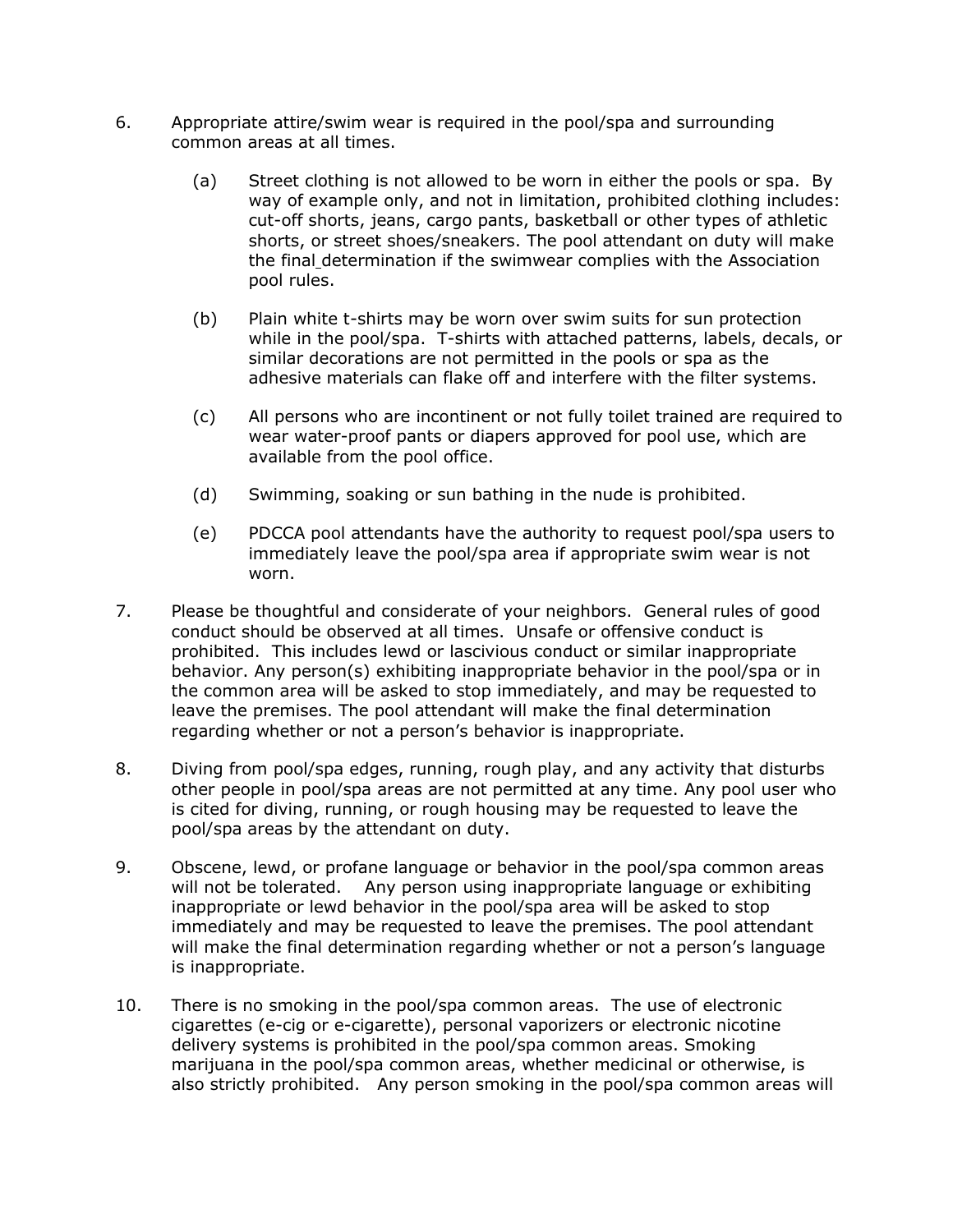be asked to stop immediately and may be requested to leave the premises by the attendant on duty.

- 11. Food is allowed to be consumed only in the Food Court area.
	- (a) No beverages are permitted poolside, whether in plastic, glass, ceramic, or cardboard containers. Containers on the edge of the pool present a safety hazard and can end up in the skimmer. Only water bottles and appropriate water containers are permitted on perimeter of pools at loungers and chairs; any containers with any beverage other than water are only permitted at Food Court tables (sugary beverages can be slippery poolside and draw insects).
	- (b) No alcoholic beverages or glass containers are allowed in the Food Court or pool/spa areas, and any pool user found to be consuming alcoholic beverages will immediately be requested to leave the pool/spa area, and may have their pool/spa privileges suspended by the Association board of directors.
	- (c) Intoxicated individuals are not allowed in the pool and spa area. Reminder: the legal drinking age in California is 21 years of age.
- 12. Pool parties and/or BBQ's must be scheduled through the PDCCA main office at least 72 hours in advance of the event. There must be at least one adult resident for every five (5) guests. The adult residents must be in the pool and/or present at poolside during the entire event. Pool parties are limited to 15 people at one time, and are also limited to 1 party per time frame per day, subject to the discretion of the on duty pool attendant. All members of the pool party group must enter at the same time, not separately.
- 13. Pets of any type, skates, skateboards, or bicycles or roller blades are not allowed in the common area, with the exception that skateboards and bicycles may be parked at the bicycle rack located at the inside entrance to the common area only. Pool users assume full responsibility for securing their bicycle or skateboard. The Association has no responsibility for their security.
- 14. All posted rules must be observed at all times. It is the responsibility of the members/guest to be familiar with and observe these posted rules.
- 15. Only approved pool toys, floating accessories, or noodles are allowed.
	- (a) The on-duty pool attendant will give final approval.
	- (b) Pool rafts or any pool item larger than 24" in diameter, larger than 24" x 24", or any one dimension of any item in excess of 24" are not permitted in the pools/spa at any time. "Noodles" that measure a maximum of 8" x 48" are allowed. The pool attendant on duty will measure and determine if any raft or pool item does or does not meet the criteria listed in this section*.*